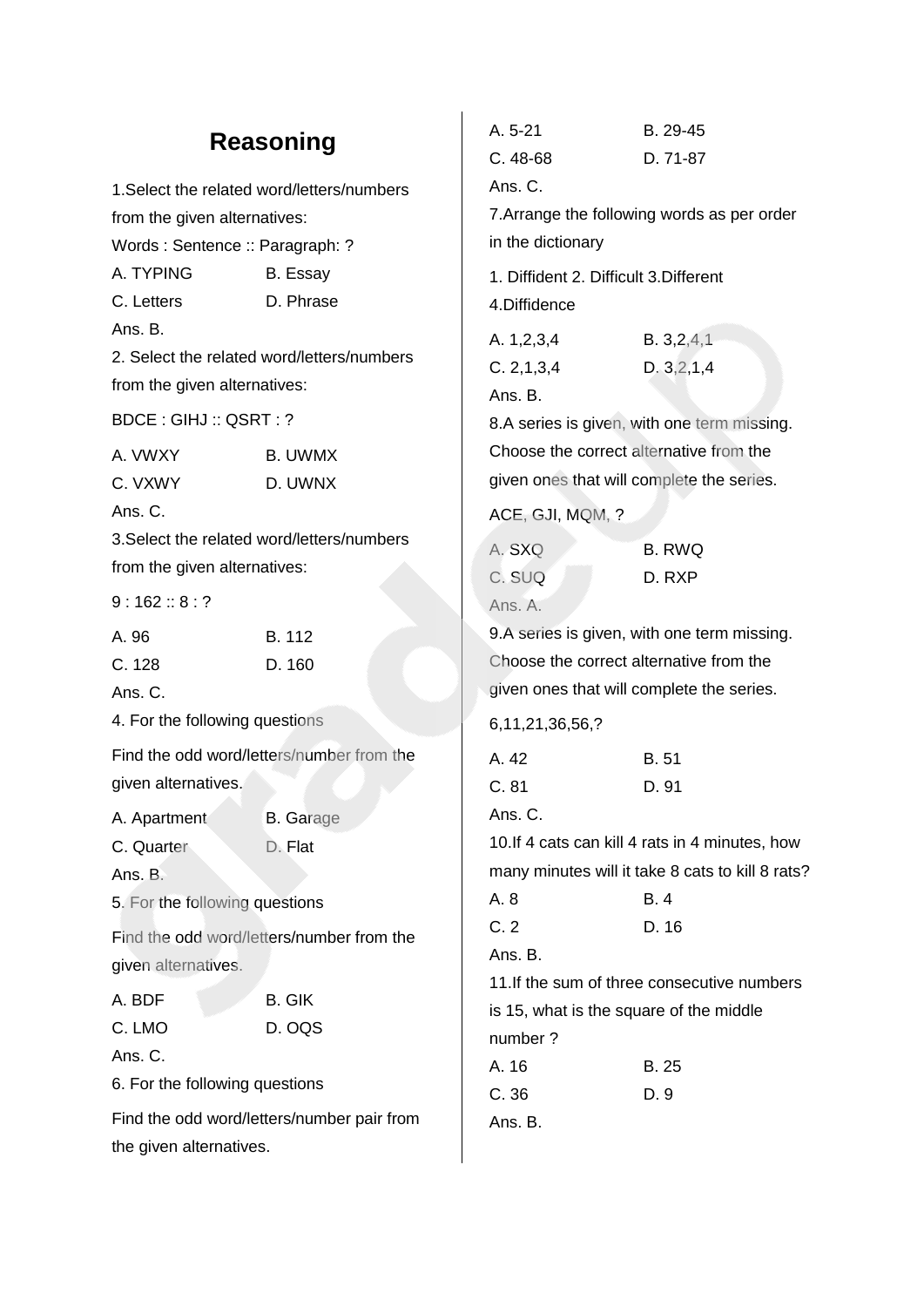12.From the given words, select the word which cannot be formed using the letters of the given word.

#### **ILLUSTRIOUS**

| A. Lust                      | <b>B.</b> Trust                                |
|------------------------------|------------------------------------------------|
| C. Riot                      | D. Rust                                        |
| Ans. B.                      |                                                |
| 13.If $A = 1$ ,              |                                                |
| $CAT = 60,$                  |                                                |
| then $MAN = ?$               |                                                |
| A. 27                        | <b>B.</b> 90                                   |
| C.180                        | D. 182                                         |
| Ans. D.                      |                                                |
|                              | 14. If 'P' means '+', 'Q' means 'x', 'R' means |
| '÷', and 'S' means '-', then |                                                |
| 44Q9R12S6Q4P16=?             |                                                |
| A. 25                        | <b>B.36</b>                                    |
| C. 112                       | D. 12                                          |
| Ans. A.                      |                                                |
| 15. If $84 + 96 = 4842$ ,    |                                                |
| then $36 + 78 = ?$           |                                                |
| A. 3918                      | <b>B.</b> 3678                                 |
| C. 3819                      | D. 1839                                        |
| Ans. A.                      |                                                |

16.Find the missing number from the given responses:

| 6  | 15 | 20 |
|----|----|----|
| 8  | 4  | 5  |
| 3  | 5  | 20 |
| 51 | 65 | 2  |

A. 12 B. 51 C. 56 D. 120 Ans. D.

17.Rajesh walks 2 km to south, then turns north-east, and walks 3 km. Then he turns south and walks 2 kms. Then he turns west and walks 4 kms. Finally, he turns northwest and walks 5 kms. In which direction is he from his starting point? A. North-west B. North-east C. Souh-east D. South-west Ans. A. 18.One statement is given followed by two conclusions/assumptions, I and II. You have to consider the statement to be true, even if it seems to be at variance from commonly known facts. You are to decide which of the given conclusions/assumptions can definitely be drawn from the given statement. Statement: I) Quality has a price tag. II) India is allocating lots of funds to education. Conclusions: I) Quality of education in India would improve. II) Funding alone can enhance quality of education. A. Only Conclusion I follows B. Only Conclusion II follows C. Both the Conclusions I and II follow D. Neither Conclusion I nor II follows Ans. A. 19.How many triangles are there in the following figure?



| C.9     | D. 5 |
|---------|------|
| Ans. A. |      |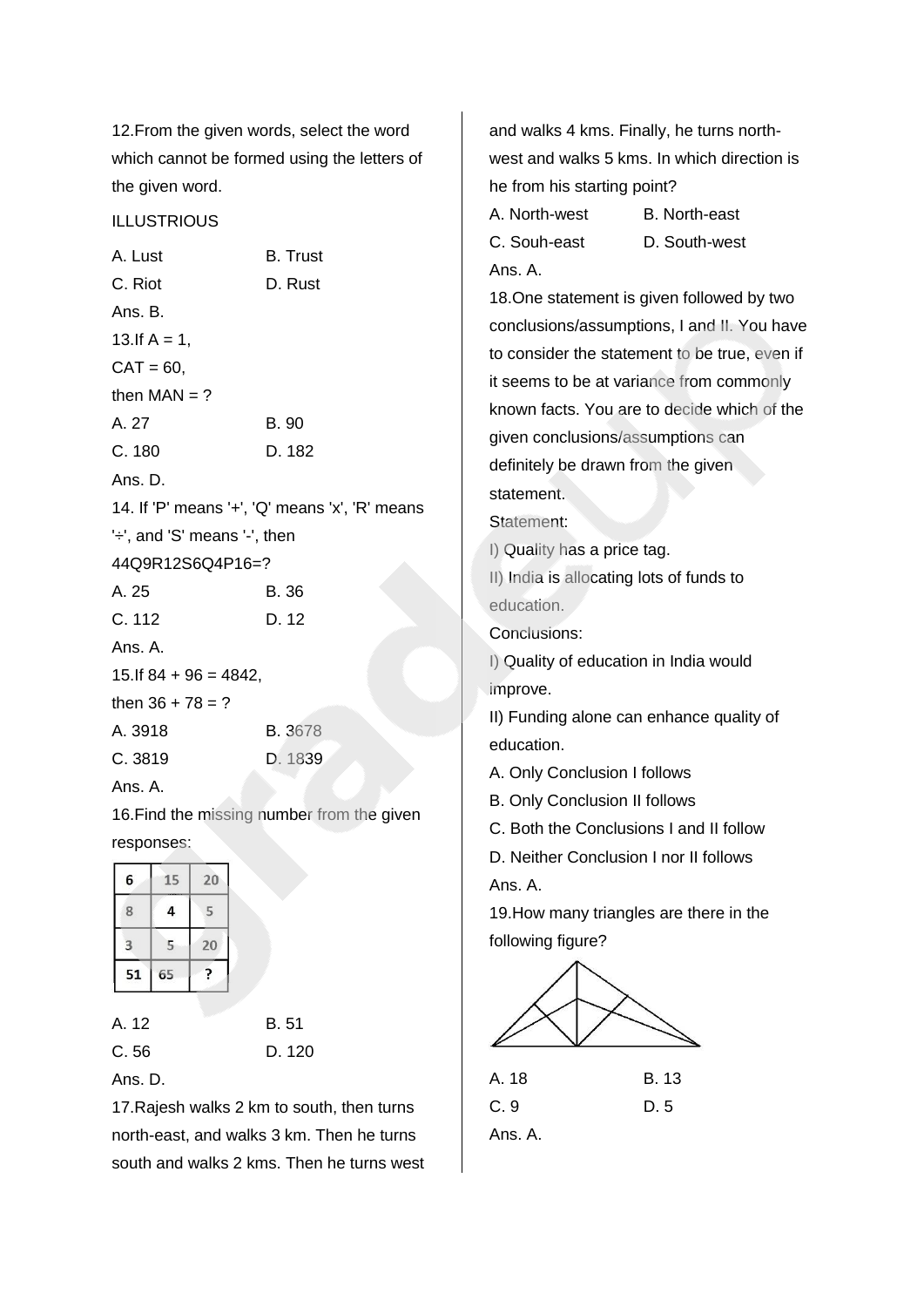20.Identify the diagram that best represents the relationship among classes given below

Males, Fathers, Engineers



Ans. C.

21.Which answer figure will complete the pattern in the figure?



### Ans. C.

22.From the given answer figures, select the one in which the figure is hidden/ embedded.







### Ans. D.

23.A piece of paper is folded and cut as shown below in the figure. From the given answer figures, indicate how it will appear when opened.



### Ans. C.

24. If a mirror is placed on the line MN, then which of the answer figures is the right image of the given figure?

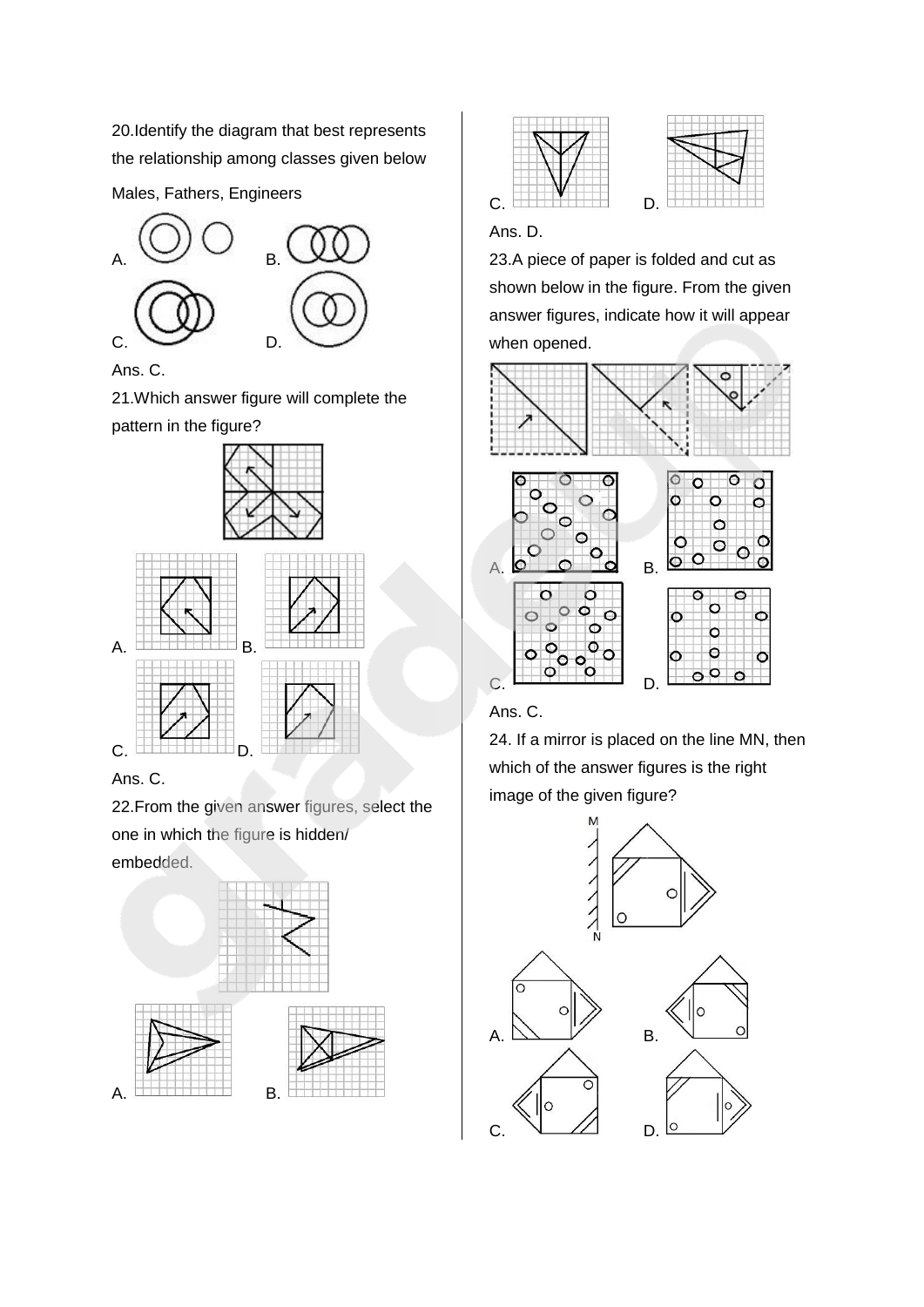#### Ans. B.

25.In this question, the sets of numbers given in the alternatives are represented. The columns and rows of Matrix I are numbered from 0 to 4 and that of Matrix II are numbered from 5 to 9. A letter from these matrices can be represented first by its row and next by its column, e.g., A can be represented by 02,10, etc., and 'B' can be represented by 57, 65, etc. Similarly you have to identify the set for the word 'FADE'

MATRIX - I MATRIX - II  $0 \qquad I \qquad E \qquad A \qquad 0 \qquad U$ 5 F D B G H 1 A O U I E 6 B G H F D  $2 E I O U A$ 7 D F G H  $\mathbf{B}$  $D$   $B$   $F$  $3$  O U E A I  $H$  $8$  $\mathsf{G}$  $F$  G D 4 U A I E O  $9$  H B

A. 76, 02, 75, 32 B. 68,20,57, 14 C. 55, 33, 65, 23 D. 89, 10, 96, 41 Ans. A.

### **(General Awareness)**

26.Chief Ministers of States are members of

A. NITI Commission (Aayog)

B. Finance Commission

 $\frac{1}{2}$  ,  $\frac{1}{2}$  ,  $\frac{1}{2}$  ,  $\frac{1}{2}$  ,  $\frac{1}{2}$  ,  $\frac{1}{2}$  ,  $\frac{1}{2}$ 

- C. National Development Council
- D. Election Commission

Ans. C.

27.When the demand for a good increases with an increase in income, such a good is called

A. Superior good B. Giffin good C. Inferior good D. Normal good Ans. A.

28.Which of the following is the most important raw material for generation of power in India? A. Mineral Oil B. Natural Gas C. Uranium D. Coal Ans. D. 29.Which of the following is the treatment of water pollution? A. Bag house filter B. Windrow composting C. Venturi scrubber D. Reverse Osmosis Ans. D. 30.The Comptroller and Auditor General is closely connected with which of the following Committees of Parliament? A. The Estimates Committee B. The Committee on Public Undertakings C. The Public Accounts Committee D. All of these Ans. C. 31.The demand of a commodity is a direct demand but the demand of a factor of production is called a A. Crossed demand B. Joint demand C. Derived demand D. Independent demand Ans. C. 32. Depreciation is loss in value of A. Final goods B. Machinery C. Capital stock D. Stock of inventory Ans. B. 33.What is the Mehrauli Pillar in the complex of Qutub Minar primarily famous for? A. Proverbial height B. Skilful stone cutting

C. Excellent quality steel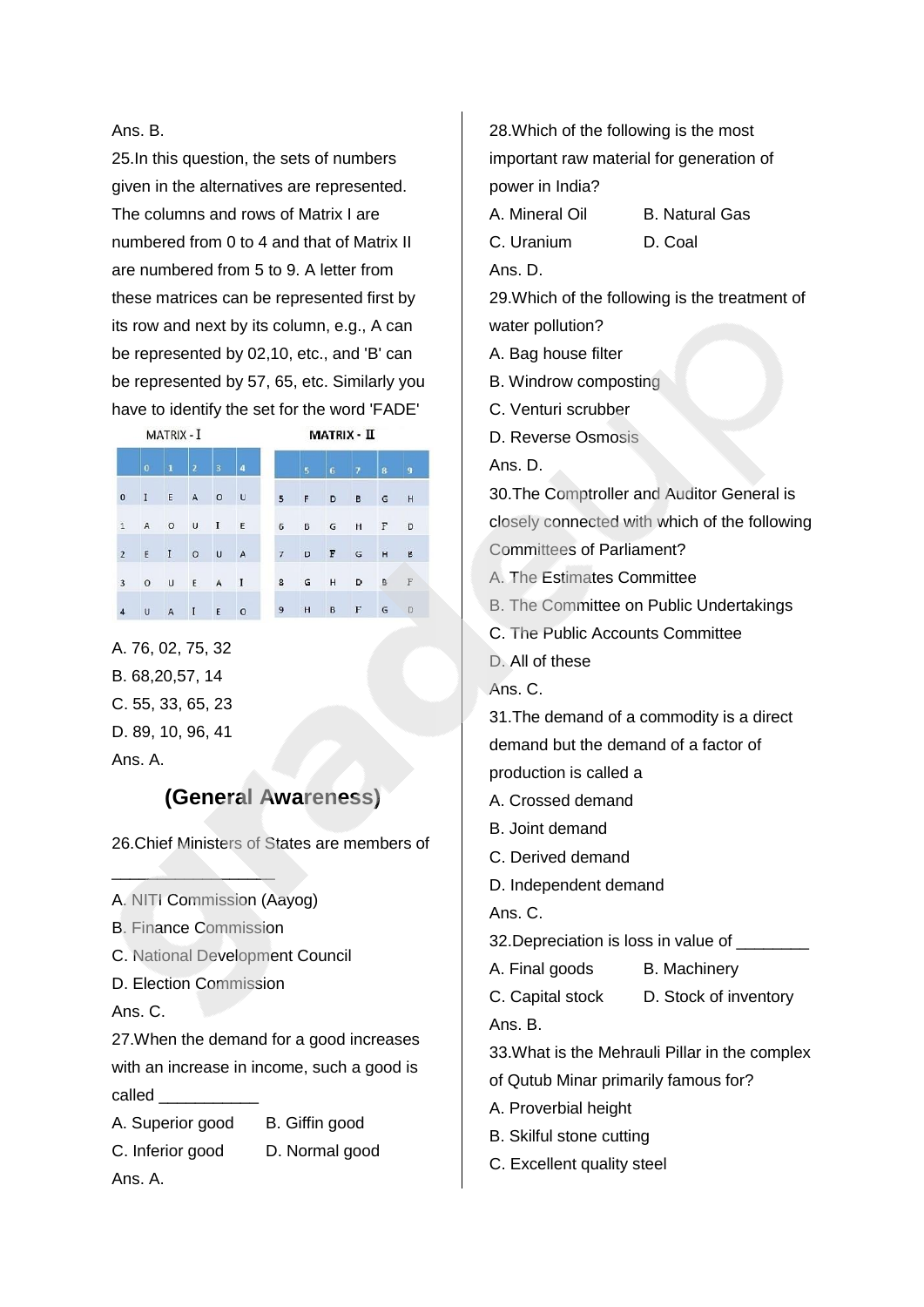| D. Statue of Buddha on top                    | C. Virtual and erect                         |  |  |
|-----------------------------------------------|----------------------------------------------|--|--|
| Ans. C.                                       | D. Virtual and inverted                      |  |  |
| 34. Harvesting season of Kharif crop in India | Ans. A.                                      |  |  |
|                                               | 40. Find the "odd one out".                  |  |  |
| A. January-March                              | A. Linux<br>B. Windows 98                    |  |  |
| B. February-April                             | $C. C++$<br>D. Windows 7                     |  |  |
| C. September-October                          | Ans. C.                                      |  |  |
| D. November-January                           | 41. Kinetic energy depends on                |  |  |
| Ans. C.                                       | A. the velocity or speed of the moving body. |  |  |
| 35. Which of the following produces the most  | B. the mass of the moving body               |  |  |
| solid waste?                                  | C. the pressure of the moving body           |  |  |
| A. Agriculture                                | D. both mass and velocity of the moving      |  |  |
| <b>B. Nuclear Power Plants</b>                | body                                         |  |  |
| C. Manufacturing                              | Ans. D.                                      |  |  |
| D. Packaging Industry                         | 42.In which form is the supplied heat energy |  |  |
| Ans.C.                                        | stored during change in temperature of       |  |  |
| 36. Potassium Permanganate is used for        | substance?                                   |  |  |
| purifying drinking water, because____         | A. Heat energy                               |  |  |
| A. It is a reducing agent                     | <b>B.</b> Kinetic energy                     |  |  |
| B. It is an oxidising agent                   | C. Potential energy                          |  |  |
| C. It is a sterilising agent                  | D. Both kinetic and potential energy         |  |  |
| D. It dissolves the impurities of water       | Ans. B.                                      |  |  |
| Ans. B.                                       | 43. Atoms of same element having different   |  |  |
| 37. Spraying of DDT on crops causes           | mass numbers are called                      |  |  |
| pollution of <b>contract of</b>               | A. Isobars<br><b>B.</b> Isotopes             |  |  |
| A. Air & Soil<br>B. Crops & Air               | C. Isotones<br>D. Isomers                    |  |  |
| C. Soil & Water<br>D. Air & Water             | Ans. B.                                      |  |  |
| Ans. C.                                       | 44. Which script was used in Ashoka's        |  |  |
| 38. Which cells in pancreas produce Insulin ? | inscriptions?                                |  |  |
| A. Thymus                                     | A. Brahmi<br>B. Devanagiri                   |  |  |
| <b>B.</b> Estrogen                            | C. Gurmukhi<br>D. Sanskrit                   |  |  |
| C. Corpus epididymis                          | Ans. A.                                      |  |  |
| D. Islets of Langerhans                       | 45. The ideas of Liberty, Equality and       |  |  |
| Ans. D.                                       | Fraternity, which influenced the Indian      |  |  |
| 39. When we see an object, the image          | National Movement, was taken from            |  |  |
| formed on the retina is _________             |                                              |  |  |
| A. Real and inverted                          | A. American Revolution                       |  |  |
| B. Real and erect                             | <b>B. Russian Revolution</b>                 |  |  |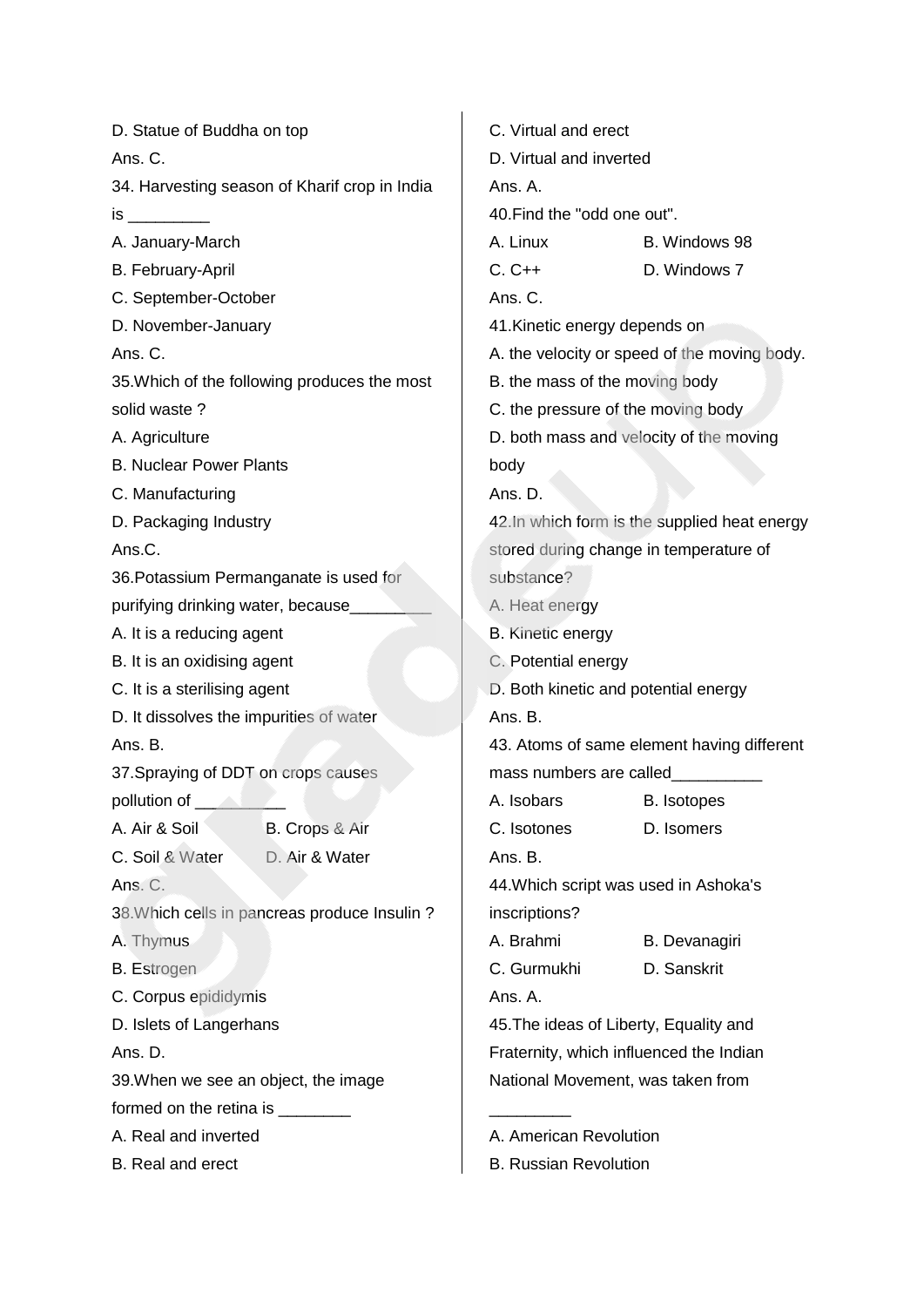| C. Chinese revolution                     |                                                | A. 18 days                                         | <b>B.</b> 20 days                              |
|-------------------------------------------|------------------------------------------------|----------------------------------------------------|------------------------------------------------|
| D. French revolution                      |                                                | $C. 15 \, days$                                    | D. 22 days                                     |
| Ans. D.                                   |                                                | Ans. B.                                            |                                                |
| 46. The Kaushal Kendra (skilling center)  |                                                | 52. The diagonal of a cube is $\sqrt{192}$ cm. Its |                                                |
|                                           | under the Pradhan Mantri Mudra Yojana has      | volume (in cm3) will be                            |                                                |
| been inaugurated in the city of           |                                                | A. 216                                             | B. 432                                         |
|                                           |                                                | C.512                                              | D. 624                                         |
| A. Noida                                  | <b>B.</b> Kolkata                              | Ans. C.                                            |                                                |
| C. Mumbai                                 | D. Hyderabad                                   | 53.A watch is listed for Rs.230 and is sold at     |                                                |
| Ans. A.                                   |                                                |                                                    | a discount of 12%, then the sale price of the  |
| 47. Which one of the following is not the |                                                | watch is                                           |                                                |
| official language of the UNO?             |                                                | A. Rs.27.6                                         | <b>B.</b> Rs.276                               |
| A. French                                 | <b>B.</b> Arabic                               | C. Rs.202.4                                        | D. Rs.257.6                                    |
| C. Spanish                                | D. Japanese                                    | Ans. C.                                            |                                                |
| Ans.D.                                    |                                                | 54. Ravi has a roadmap with a scale of 1.5         |                                                |
|                                           | 48. With the participation in the Rio Olympics | cm for 18 km. He drives on that road for 72        |                                                |
|                                           | who has become the first tennis player in the  |                                                    | km. What would be his distance covered in      |
|                                           | world to have 7 appearances in Olympics?       | that map.                                          |                                                |
| A. Martina Navratilova                    |                                                | A. 4 cm                                            | <b>B.</b> 6 cm                                 |
| <b>B. Serena Williams</b>                 |                                                | C. 8 cm                                            | D. 7 cm                                        |
| C. Leander Paes                           |                                                | Ans. B.                                            |                                                |
| D. Roger Federer                          |                                                | 55. The profit (in Rs.) after selling an article   |                                                |
| Ans. C.                                   |                                                |                                                    | for Rs.524 is the same as the loss (in Rs.)    |
|                                           | 49. How many rings are there in the Olympic    |                                                    | after selling it for Rs.452. The cost price of |
| flag?                                     |                                                | the article is:                                    |                                                |
| A. 4                                      | <b>B.5</b>                                     | A. Rs.480                                          | <b>B.</b> Rs.485                               |
| C.6                                       | D. 7                                           | C. Rs.488                                          | D. Rs.500                                      |
| Ans. B.                                   |                                                | Ans. C.                                            |                                                |
| 50. Indian Army's School of Artillery is  |                                                |                                                    | 56.A circle and a square have same area.       |
| located at                                |                                                |                                                    | The ratio of the side of the square to the     |
| A. Khadakvasala                           | <b>B.</b> Dehradun                             | radius of the circle will be:                      |                                                |
| C. Deolali                                | D. Roorkee                                     | A. $\sqrt{\pi}$ : 1                                | B.1: $\sqrt{\pi}$                              |
| Ans. C.                                   |                                                | C. $\pi^2:1$                                       | $D.1: \pi$                                     |
| (Quantitative Aptitude)                   |                                                | Ans. A.                                            |                                                |
|                                           |                                                |                                                    | 57. How long does a train, 75 m long, moving   |

51.A and B together can do a piece of work in 12 days while A alone can do the same work in 30 days. B alone can do it in

at 60 km/hr take to pass a certain telegraph post?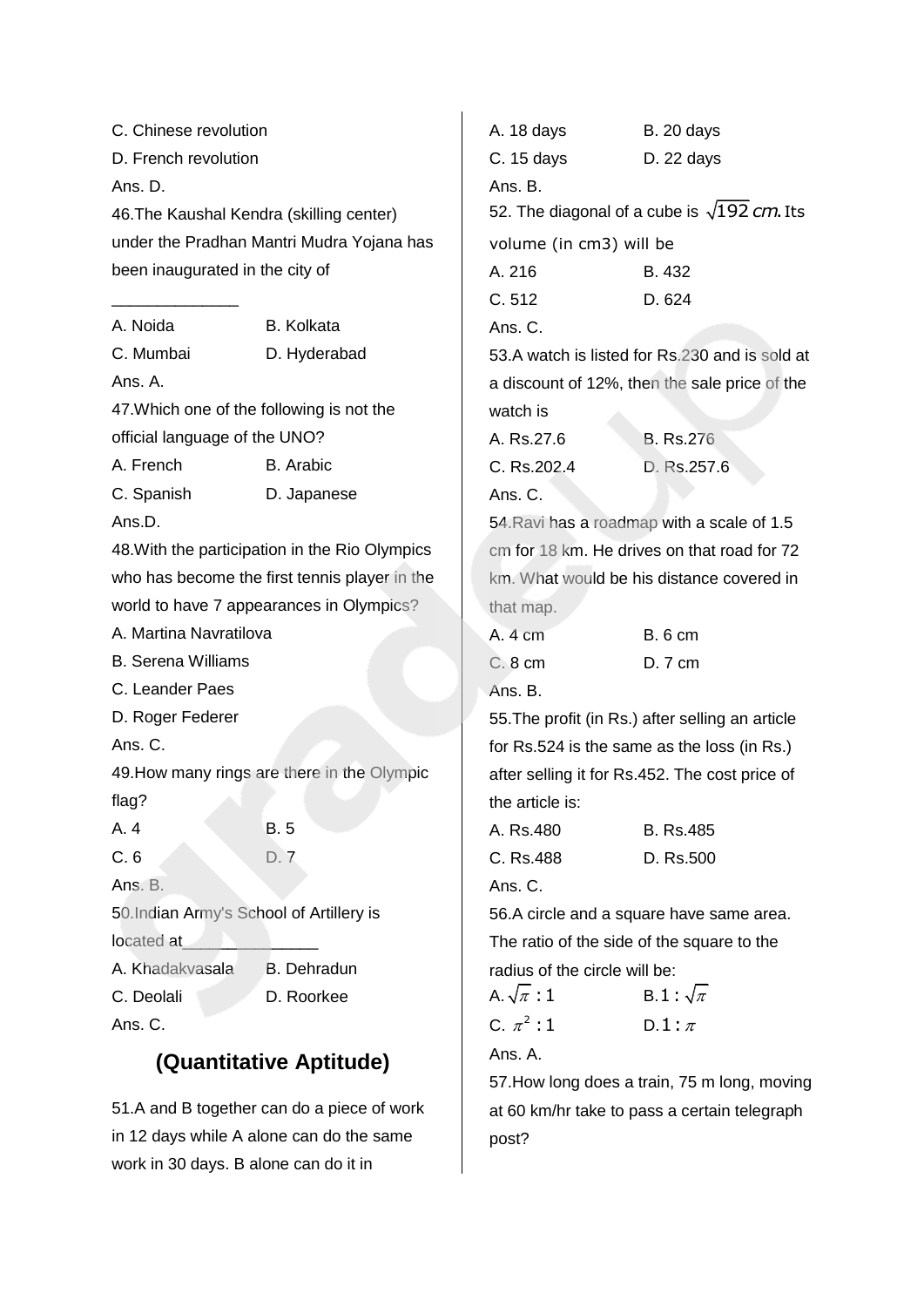| A. 3.5 seconds                                              | B. 4.5 seconds                                                        |  |
|-------------------------------------------------------------|-----------------------------------------------------------------------|--|
| C. 5 seconds                                                | D. 5.4 seconds                                                        |  |
| Ans. B.                                                     |                                                                       |  |
|                                                             | 58. If $2x - \frac{2}{x} = 1(x \neq 0)$ , then the value of           |  |
| $x^3 - \frac{1}{x^3}$ is                                    |                                                                       |  |
| A. 13/4                                                     | B. 13/8                                                               |  |
| C. 17/4                                                     | D. 17/8                                                               |  |
| Ans. B.                                                     |                                                                       |  |
| 59. If $\left(a+\frac{1}{a}\right)^2=3$ , then the value of |                                                                       |  |
| $a^2 + \frac{1}{a^2}$ will be                               |                                                                       |  |
| A. 0                                                        | B. 1                                                                  |  |
| C.2                                                         | D.3                                                                   |  |
| Ans. B.                                                     |                                                                       |  |
|                                                             | 60. The point equidistant from the vertices of                        |  |
| a triangle is called its                                    |                                                                       |  |
| A. incentre                                                 | B. circumcentre                                                       |  |
| C. orthocentre                                              | D. centroid                                                           |  |
| Ans. B.                                                     |                                                                       |  |
|                                                             | 61. If one angle of a triangle is equal to half                       |  |
|                                                             | the sum of the other two equal angles, then                           |  |
| the triangle is                                             |                                                                       |  |
| A. isosceles                                                | <b>B.</b> scalene                                                     |  |
| C. equilateral                                              | D. right angled                                                       |  |
| Ans. C.                                                     |                                                                       |  |
|                                                             | 62. If $\sin^2 \theta - \cos^2 \theta = \frac{1}{4}$ , then the value |  |
| of $\sin^4 \theta - \cos^4 \theta$ is                       |                                                                       |  |
| A. 3/4                                                      | B. 1/4                                                                |  |
| C. 1/16                                                     | D. 1/2                                                                |  |
| Ans. B.                                                     |                                                                       |  |
|                                                             | 63. The least number, which when divided by                           |  |
| 5, 6, 7 and 8 leaves a remainder 3 in each                  |                                                                       |  |
| case, but when divided by 9 leaves no                       |                                                                       |  |
| remainder, is:                                              |                                                                       |  |
| A. 1677                                                     | B. 1683                                                               |  |
| C. 2523                                                     | D. 3363                                                               |  |

Ans. B. 64.A cricketer, whose bowling average was 12.4 runs/wicket takes 5 wickets for 22 runs in a match, thereby decreases his average by 0.4. The number of wickets, taken by him before this match was: A. 78 B. 87 C. 95 D. 105 Ans. C. 65. Sum of the factors of  $4b2c^2 - (b^2 + c^2 - c^2)$ a B. 2 is A.  $a + b + c$  B.  $2(a + b + c)$ C. 0 D. 1 Ans. B. 66. If  $\{1/2$  (a - b)  $\}^2$  + ab = p (a + b)<sup>2</sup>, then the value of p is A.  $p = 4$  B. P= 1/2 C.  $P=1/4$  D.  $p = 2$ Ans. C. 67.The sum of two angles of a triangle is 116 $\degree$  and their difference is 24 $\degree$ . The measure of smallest angle of the triangle is A. 38° B. 28° C. 46° D. 64° Ans. C. 68.In a Δ ABC, DE || BC. D and E lie on AB and AC respectively. If  $AB = 7$  cm and  $BD =$ 3cm, then find BC:DE A. 2:2 B. 3:2  $C. 3.5 : 2$  D. 7:2 Ans. C. 69. The value of  $2630 + \sin^2$  $\frac{2}{2}$  1.70  $\sqrt{2}$  $\sin^2 63^o + \sin^2 270^o$  $\cos^2 17^{\circ} + \cos^2 73^{\circ}$  $^{+}$  $^{+}$ is A. 0 B. 1 C. 2 D. -1 Ans. B. 70.The difference between the compound interest and the simple interest on Rs. 6250

at 8% per annum in 2 years is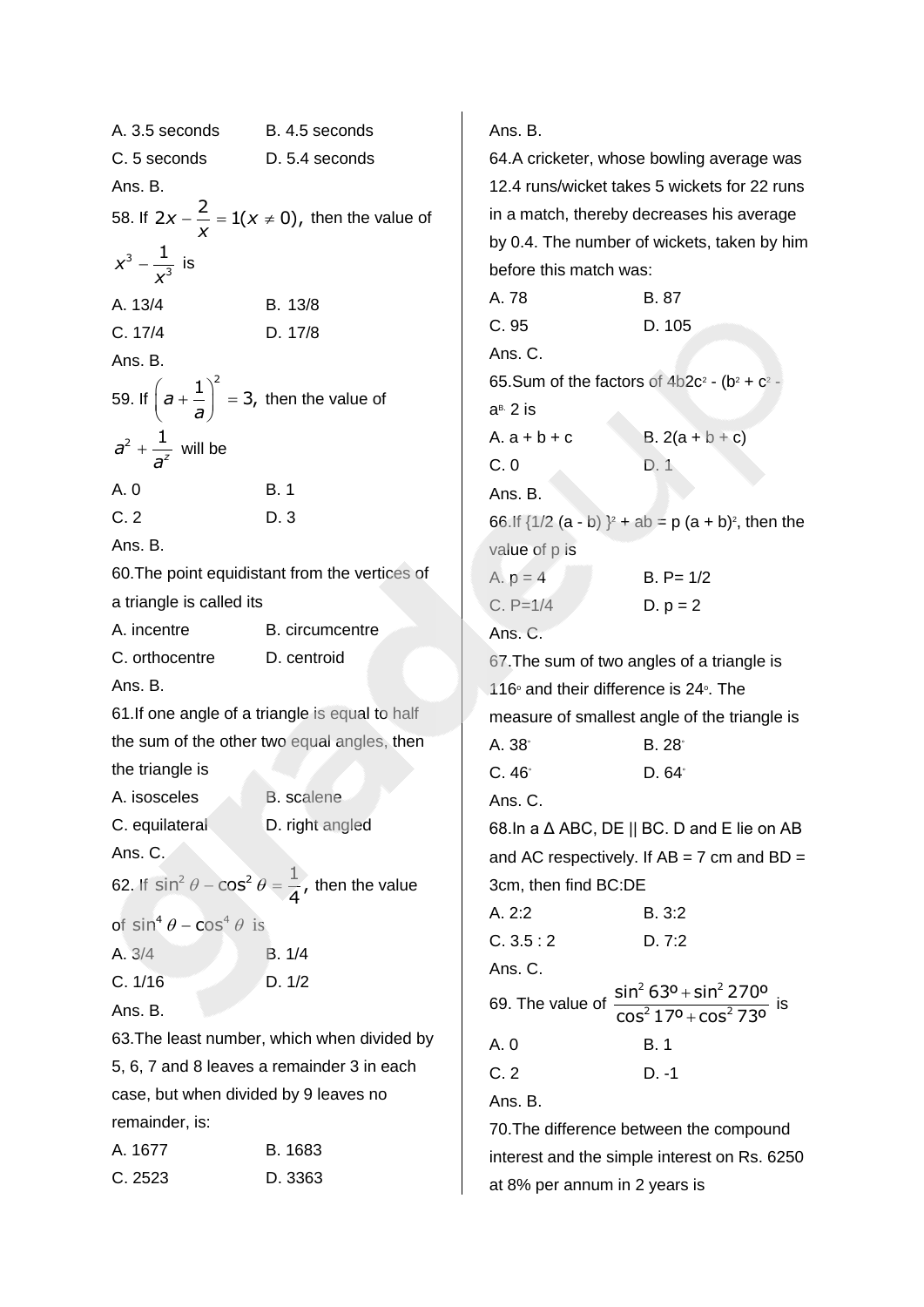| A. Rs.30 | <b>B.</b> Rs.40 |
|----------|-----------------|
| C. Rs.50 | D. Rs.60        |

Ans. B.

71.If the angle of elevation of the top of a pillar from the ground level is raised from 30o to 60o, the length of the shadow of a pillar of height 50√3 will be decreased by

| A. 60 m |  | B. 75 m |  |
|---------|--|---------|--|
|---------|--|---------|--|

| C. 100 m | D. 50 m |  |
|----------|---------|--|
|          |         |  |

Ans. C.

72.Study the following pie-chart and answer the questions.

Budget estimated by a family for their monthly expenses.

### Total salary = ₹ 32000 per month



The budget estimated by the family on

Clothing and Grocery together is

A. Rs.8950 B. Rs.8960

C. Rs.8850 D. Rs.8860

Ans. B.

73.Study the following pie-chart and answer the questions.

Budget estimated by a family for their monthly expenses.

Total salary = ₹ 32000 per month



Due to sudden marriage, the family incurs miscellaneous expenditure of Rs. 3040 in total. Then the increase in the amount under this head from that budgeted is

| A. Rs.810 | B. Rs.1738 |
|-----------|------------|
| C. Rs.234 | D. Rs.800  |

Ans. D.

74.Study the following pie-chart and answer the questions.

Budget estimated by a family for their monthly expenses.

#### Total salary = ₹ 32000 per month



The difference in the amount estimated by the family on Electricity and Call bill is:

| C. Rs.4168 | D. Rs.4160 |
|------------|------------|
|            |            |

Ans. D.

75.Study the following pie-chart and answer the questions.

Budget estimated by a family for their monthly expenses.

Total salary = ₹ 32000 per month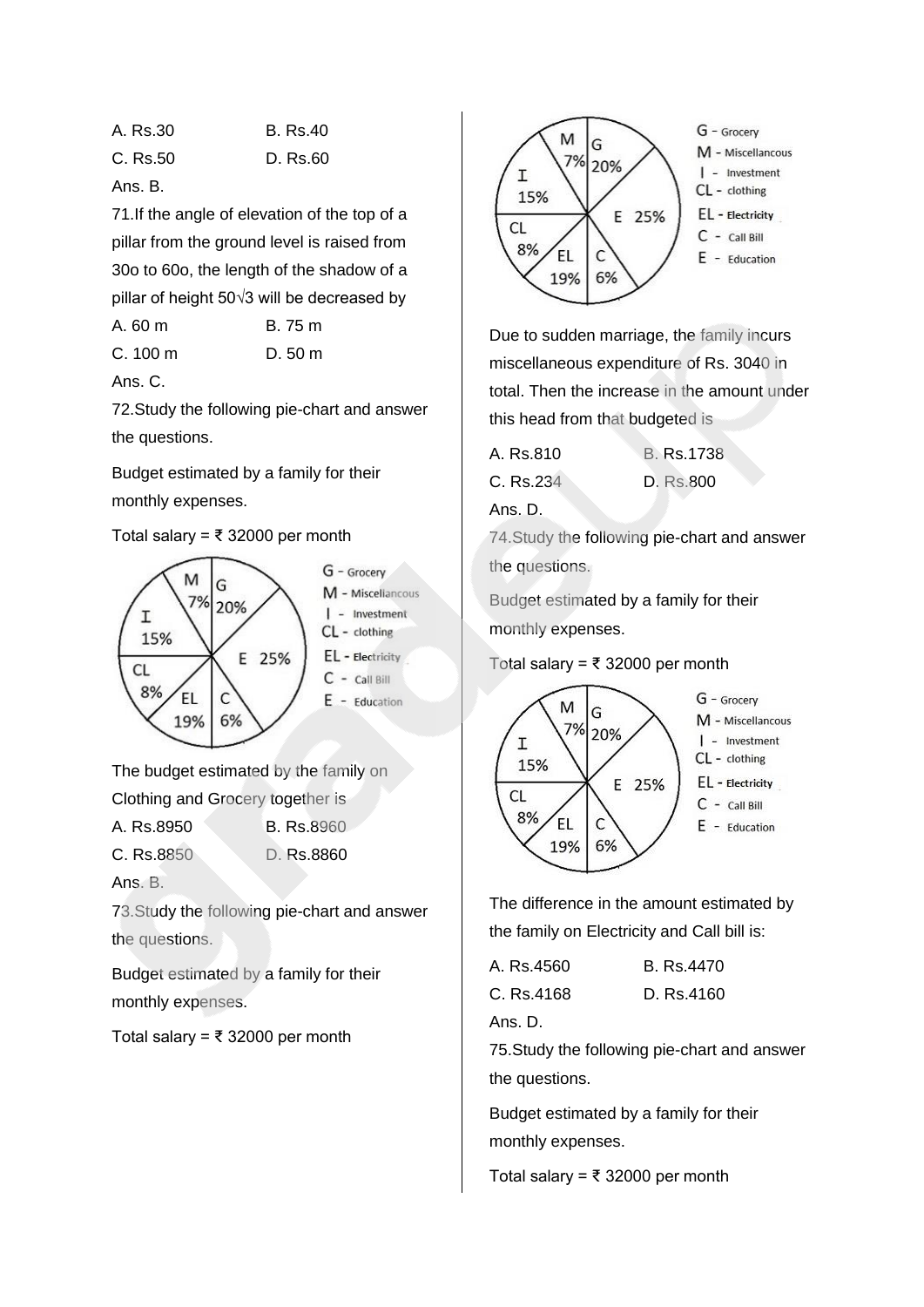

The family actually spent Rs.4672 on Grocery. Then the difference in the amount budgeted and spent on grocery is:

A. Rs.1528 B. Rs.1728 C. Rs.1278 D. Rs.1628 Ans. B.

## **(English Comprehension)**

76.In the following question, out of the four alternatives, choose the word which best expresses the meaning of the given word and click the button corresponding to it. MASTICATE

| A. CHEW | <b>B. CHOKE</b>   |
|---------|-------------------|
| C. BITE | <b>D. SWALLOW</b> |
| Ans. A. |                   |

77.In the following question, out of the four alternatives, choose the word which is opposite in meaning to the given word and click the button corresponding to it. **FEROCIOUS** 

| A. MILD          | <b>B. SWEET</b> |
|------------------|-----------------|
| <b>C.</b> BRUTAL | D. WILD         |

corresponding to it.

Ans. A.

78.Four words are given, out of which only one word is spelt correctly. Choose the correctly spelt word and click the button

| A. Alleviate | <b>B.</b> Allaviate |
|--------------|---------------------|
| C. Alliveate | D. Allaevate        |
| Ans. A.      |                     |

79.In the following questions, one part of the sentence may have an error. Find out which part of the sentence has an error and click the button corresponding to it. If the sentence is free from error, click the "No error" option.

The reason Janet came dressed (A) / as Lady Gaga was because she'd been told (B) / it was a costume party  $(C)$  / No error  $(D)$ .

A. A B. B

C. C D. D. D. D.

Ans. B.

80.In the following questions, one part of the sentence may have an error. Find out which part of the sentence has an error and click the button corresponding to it. If the sentence is free from error, click the "No error" option.

The path to (A) / the famous church passes (B) / through a forest (C) / No error (D).

| A. A | B.B |
|------|-----|
| C.C  | D.D |

Ans. D.

81.In the following questions, one part of the sentence may have an error. Find out which part of the sentence has an error and click the button corresponding to it. If the sentence is free from error, click the "No error" option.

A first European sailor (A) / who came to India (B) / was Vasco-da-Gama (C) / No error (D).

| A. A | B. B |
|------|------|
| C.C  | D. D |

Ans. A

82.The sentences given with blanks are to be filled with an appropriate word(s). Four alternatives are suggested for each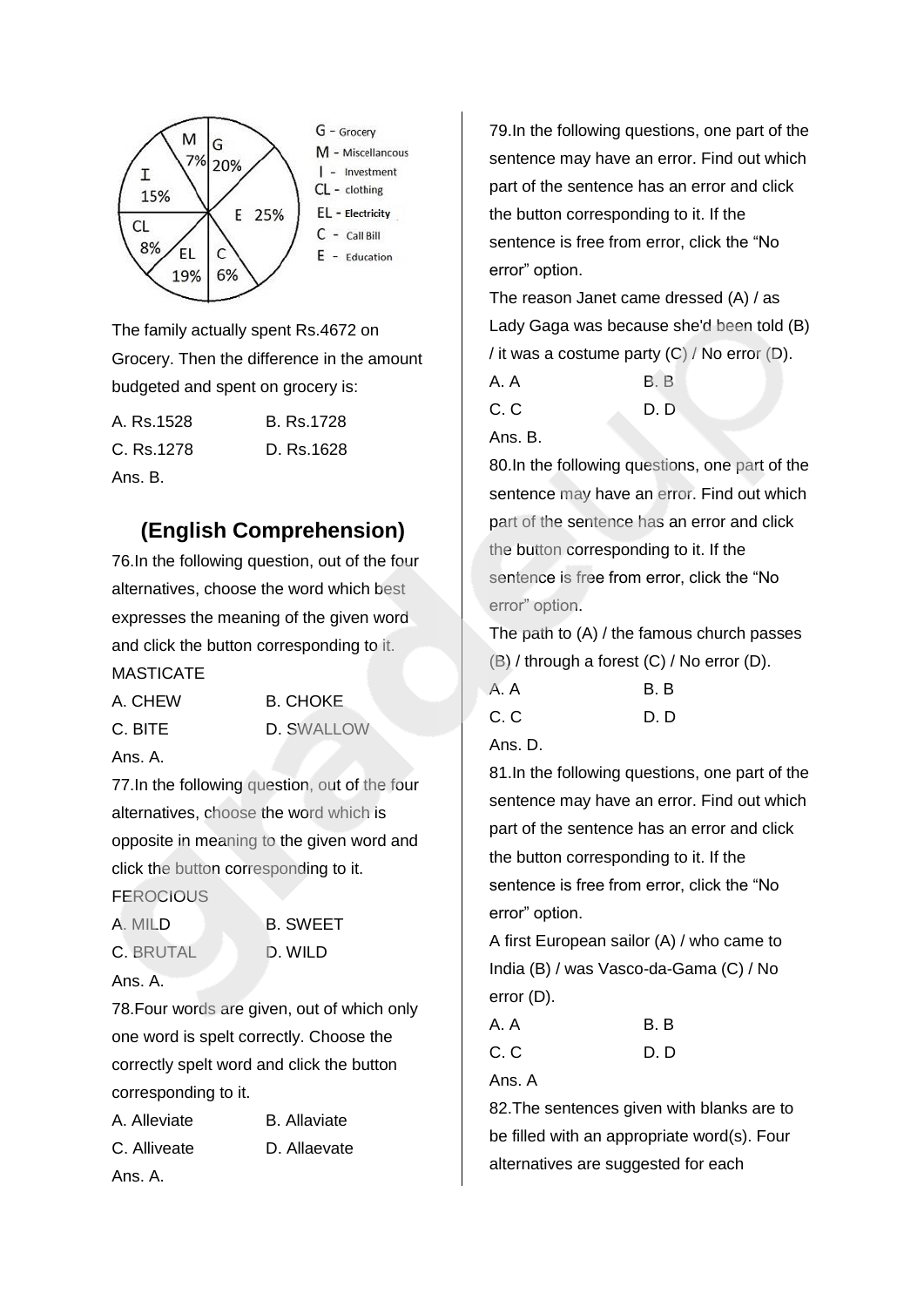question. For each question, choose the correct alternative and click the button corresponding to it.

Legislation was passed to punish brokers who **their client's funds.** 

A. devastate B. devour

C. defalcate D. dawdle

Ans. C.

83.The sentences given with blanks are to be filled with an appropriate word(s). Four alternatives are suggested for each question. For each question, choose the correct alternative and click the button corresponding to it.

His father was **the same** business.

A. managing over B. engaged in C. endowed with D. enlisted in Ans. B.

84.The sentences given with blanks are to be filled with an appropriate word(s). Four alternatives are suggested for each question. For each question, choose the correct alternative and click the button corresponding to it.

It is due to this lethargy that the plan fell

A. off B. out C. through D. away

Ans. C.

 $\overline{\phantom{a}}$ 

85.In each of the questions, four alternatives are given for the Idiom/Phrase. Choose the alternative which best expresses the meaning of the Idiom/Phrase and click the button corresponding to it.

Bad blood

A. Shooting B. Anaemia C. Enmity D. Mourning

### Ans. C.

86.In each of the questions, four alternatives are given for the Idiom/Phrase. Choose the alternative which best expresses the meaning of the Idiom/Phrase and click the button corresponding to it. To beat about the bush A. To try to win favours B. To talk well C. To talk about relevant things D. To talk about irrelevant things Ans. D. 87.In each of the questions, four alternatives are given for the Idiom/Phrase. Choose the alternative which best expresses the meaning of the Idiom/Phrase and click the button corresponding to it. Maiden speech A. Bachelor's speech B. First speech C. Last speech D. Extempore speech Ans. B. 88.Out of the four alternatives, choose the

one which can be substituted for the given words/sentences and click the button corresponding to it.

A place where money is coined.

A. Bank B. Mint

C. Firm D. Parliament

Ans. B.

89.Out of the four alternatives, choose the one which can be substituted for the given words/sentences and click the button corresponding to it.

The process by means of which plants and animals breathe.

A. Respiration B. Germination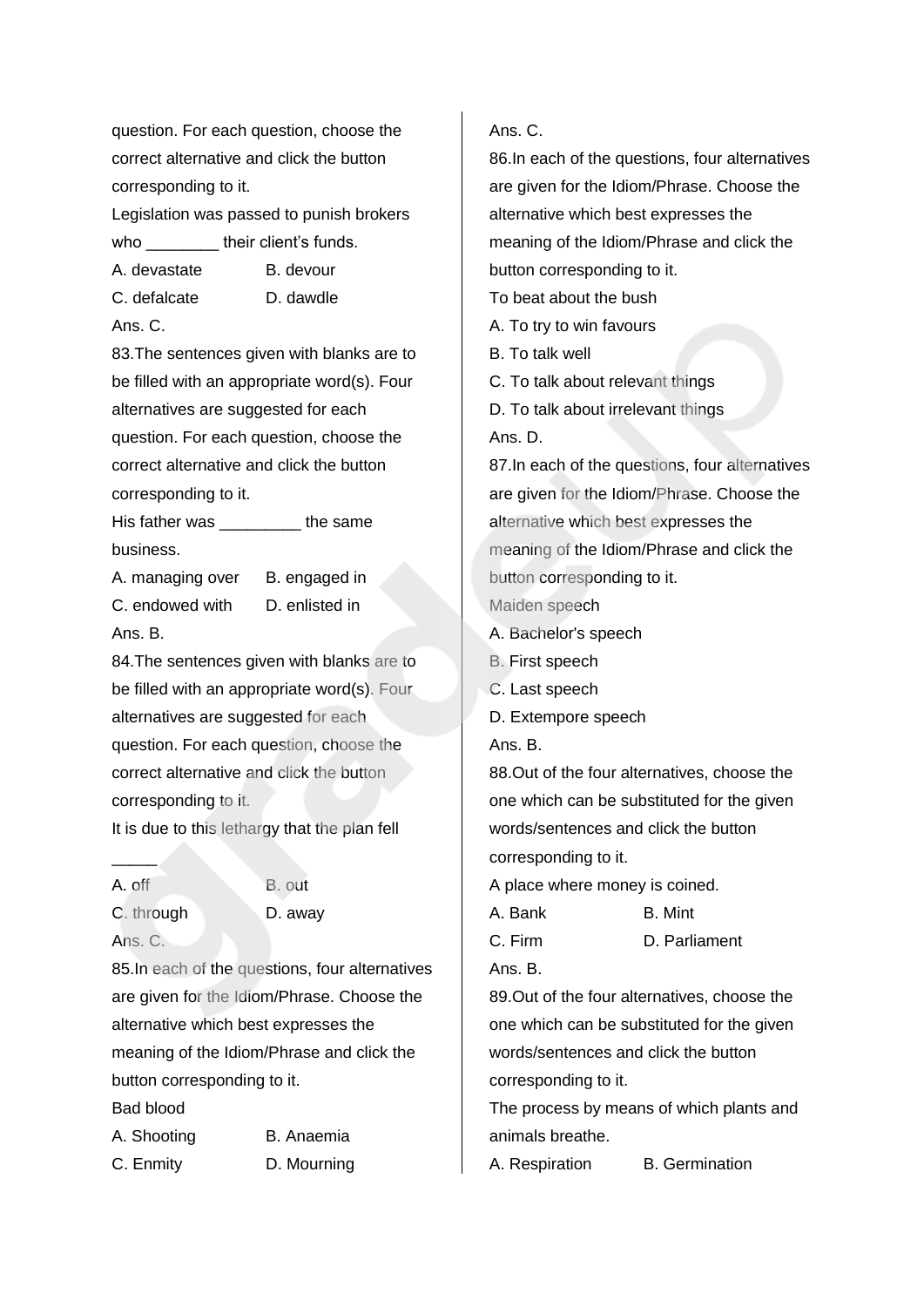C. Absorption D. Transpiration Ans. A.

90.Out of the four alternatives, choose the one which can be substituted for the given words/sentences and click the button corresponding to it.

One who sneers at the aims and beliefs of his fellow men.

C. Pedant D. Cynic

A. Critic B. Connoisseur

Ans. D.

91.A sentence/a part of the sentence is underlined. Four alternatives are given to the underlined part which will improve the sentence. Choose the correct alternative and click the button corresponding to it. In case no improvement is needed, click the button corresponding to "No improvement". He started at the bottom rung of the ladder and then gained success.

A. bottom rung of the stair

B. lower rung of the ladder

C. lower rung of the stair

D. No improvement

Ans. D.

92.A sentence/a part of the sentence is underlined. Four alternatives are given to the underlined part which will improve the sentence. Choose the correct alternative and click the button corresponding to it. In case no improvement is needed, click the button corresponding to "No improvement". The judge gave the verdict against the Government.

A. pronounced B. declared C. sentenced D. No improvement Ans. A.

93.A sentence/a part of the sentence is

underlined. Four alternatives are given to the underlined part which will improve the sentence. Choose the correct alternative and click the button corresponding to it. In case no improvement is needed, click the button corresponding to "No improvement". The fire service personnel put off the fire with much difficulty.

A. put on B. put out C. put away D. No improvement Ans. B.

94.A sentence/a part of the sentence is underlined. Four alternatives are given to the underlined part which will improve the sentence. Choose the correct alternative and click the button corresponding to it. In case no improvement is needed, click the button corresponding to "No improvement". He has the irritating habit of playing his own trumpet all the time.

A. blowing his own trumpet

- B. pumping his own trumpet
- C. bringing up his own trumpet
- D. No improvement

Ans. A.

95.A sentence/a part of the sentence is underlined. Four alternatives are given to the underlined part which will improve the sentence. Choose the correct alternative and click the button corresponding to it. In case no improvement is needed, click the button corresponding to "No improvement". His illness means he must resign his chairmanship impromptu.

A. fast B. forthwith C. earliest D. No improvement Ans. B.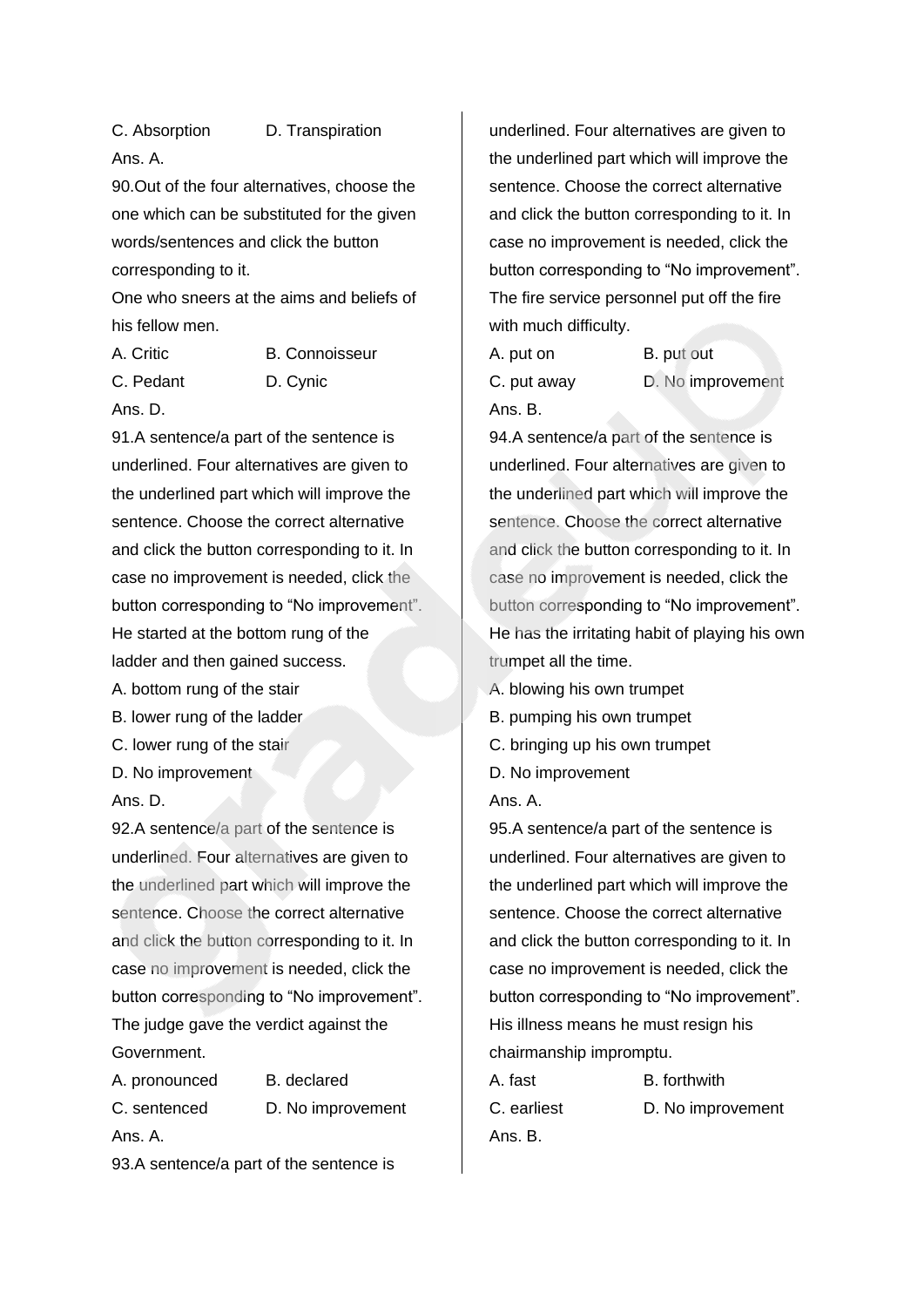96.A passage is given with 5 questions following it. Read the passage carefully and choose the best answer to each out of the four alternatives and click the button corresponding to it.

There is a growing parallel between India and Europe in terms of language policy and challenges of maintaining a balance between regional languages, minority languages and the rising demand for English.

The EU's language policy promotes multinationalism and the idea that every EU citizen should learn and speak at least two foreign languages in addition to their mother tongue. In practice, the foreign language curriculum in European countries is dominated now by the need to learn English. So the defacto policy is that children should, in addition to the language of their member state, learn English and one other European language. English has become not only the language of business across Europe, but also the corporate language of many French, German, Dutch and Spanish enterprises.

The trend across Europe is for schools to begin teaching English in Class I, treating it as a basic skill rather than a foreign language. This trend began in earnest only after 2000. However, the methods to teach English are diverse - an increasingly popular trend is towards bilingual schools, which teach through more than one language medium.

There is a parallel between India and Europe as regards

A. language policy B. trade policy C. foreign policy D. cultural policy Ans. A.

97.A passage is given with 5 questions following it. Read the passage carefully and choose the best answer to each out of the four alternatives and click the button corresponding to it.

There is a growing parallel between India and Europe in terms of language policy and challenges of maintaining a balance between regional languages, minority languages and the rising demand for English.

The EU's language policy promotes multinationalism and the idea that every EU citizen should learn and speak at least two foreign languages in addition to their mother tongue. In practice, the foreign language curriculum in European countries is dominated now by the need to learn English. So the defacto policy is that children should, in addition to the language of their member state, learn English and one other European language. English has become not only the language of business across Europe, but also the corporate language of many French, German, Dutch and Spanish enterprises.

The trend across Europe is for schools to begin teaching English in Class I, treating it as a basic skill rather than a foreign language. This trend began in earnest only after 2000. However, the methods to teach English are diverse - an increasingly popular trend is towards bilingual schools, which teach through more than one language medium.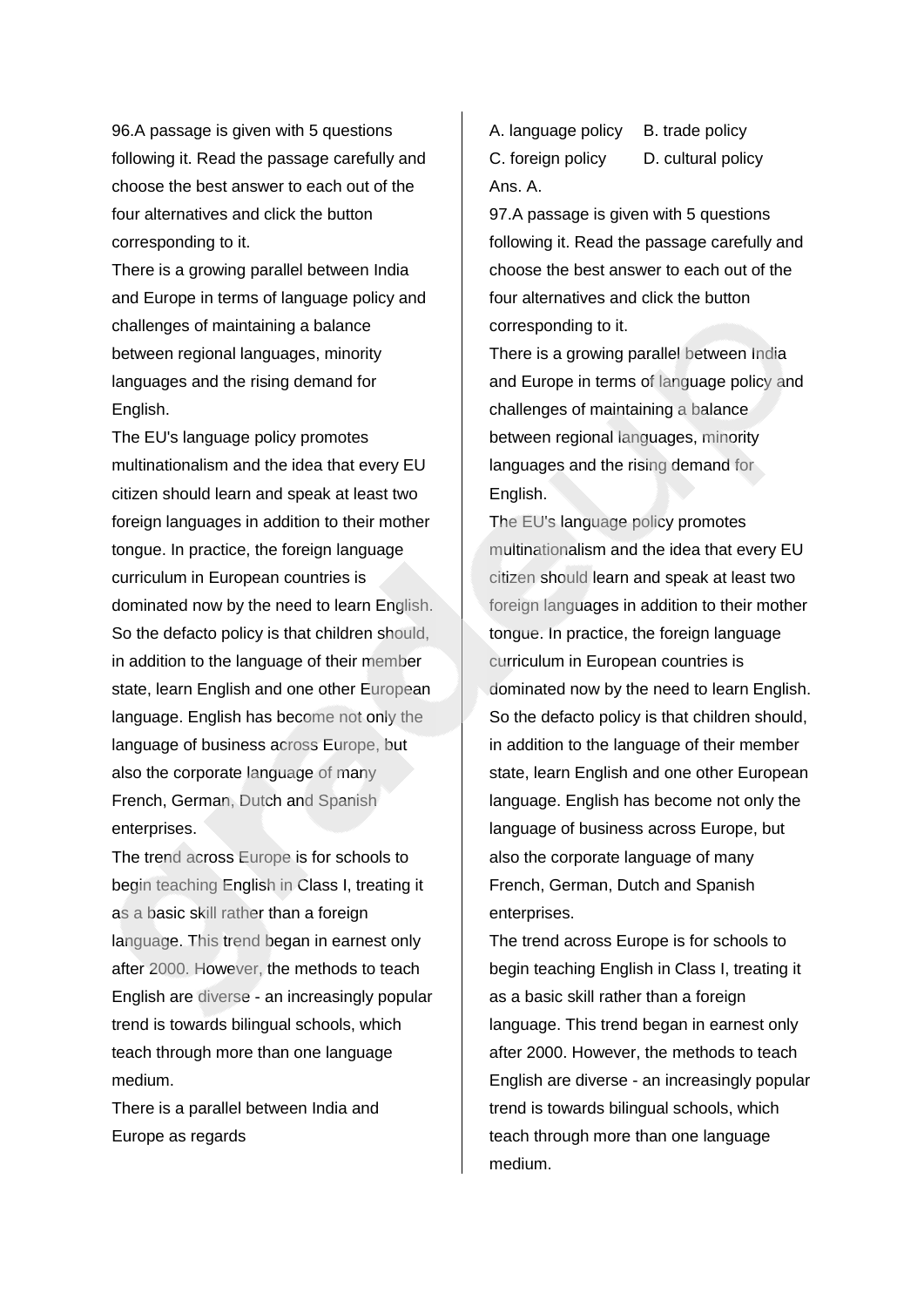According to the passage, the foreign language policy in the EU aims to foster.

A. English

- B. Multilingualism
- C. Bilingualism
- D. Only native language
- Ans. B.

98.A passage is given with 5 questions following it. Read the passage carefully and choose the best answer to each out of the four alternatives and click the button corresponding to it.

There is a growing parallel between India and Europe in terms of language policy and challenges of maintaining a balance between regional languages, minority languages and the rising demand for English.

The EU's language policy promotes multinationalism and the idea that every EU citizen should learn and speak at least two foreign languages in addition to their mother tongue. In practice, the foreign language curriculum in European countries is dominated now by the need to learn English. So the defacto policy is that children should, in addition to the language of their member state, learn English and one other European language. English has become not only the language of business across Europe, but also the corporate language of many French, German, Dutch and Spanish enterprises.

The trend across Europe is for schools to begin teaching English in Class I, treating it as a basic skill rather than a foreign language. This trend began in earnest only after 2000. However, the methods to teach

English are diverse - an increasingly popular trend is towards bilingual schools, which teach through more than one language medium.

The passage says that the rising demand for English in the EU is because of

- A. immigrants
- B. emigrants
- C. Government policy
- D. trade and commerce
- Ans. D.

99.A passage is given with 5 questions following it. Read the passage carefully and choose the best answer to each out of the four alternatives and click the button corresponding to it.

There is a growing parallel between India and Europe in terms of language policy and challenges of maintaining a balance between regional languages, minority languages and the rising demand for English.

The EU's language policy promotes multinationalism and the idea that every EU citizen should learn and speak at least two foreign languages in addition to their mother tongue. In practice, the foreign language curriculum in European countries is dominated now by the need to learn English. So the defacto policy is that children should, in addition to the language of their member state, learn English and one other European language. English has become not only the language of business across Europe, but also the corporate language of many French, German, Dutch and Spanish enterprises.

The trend across Europe is for schools to